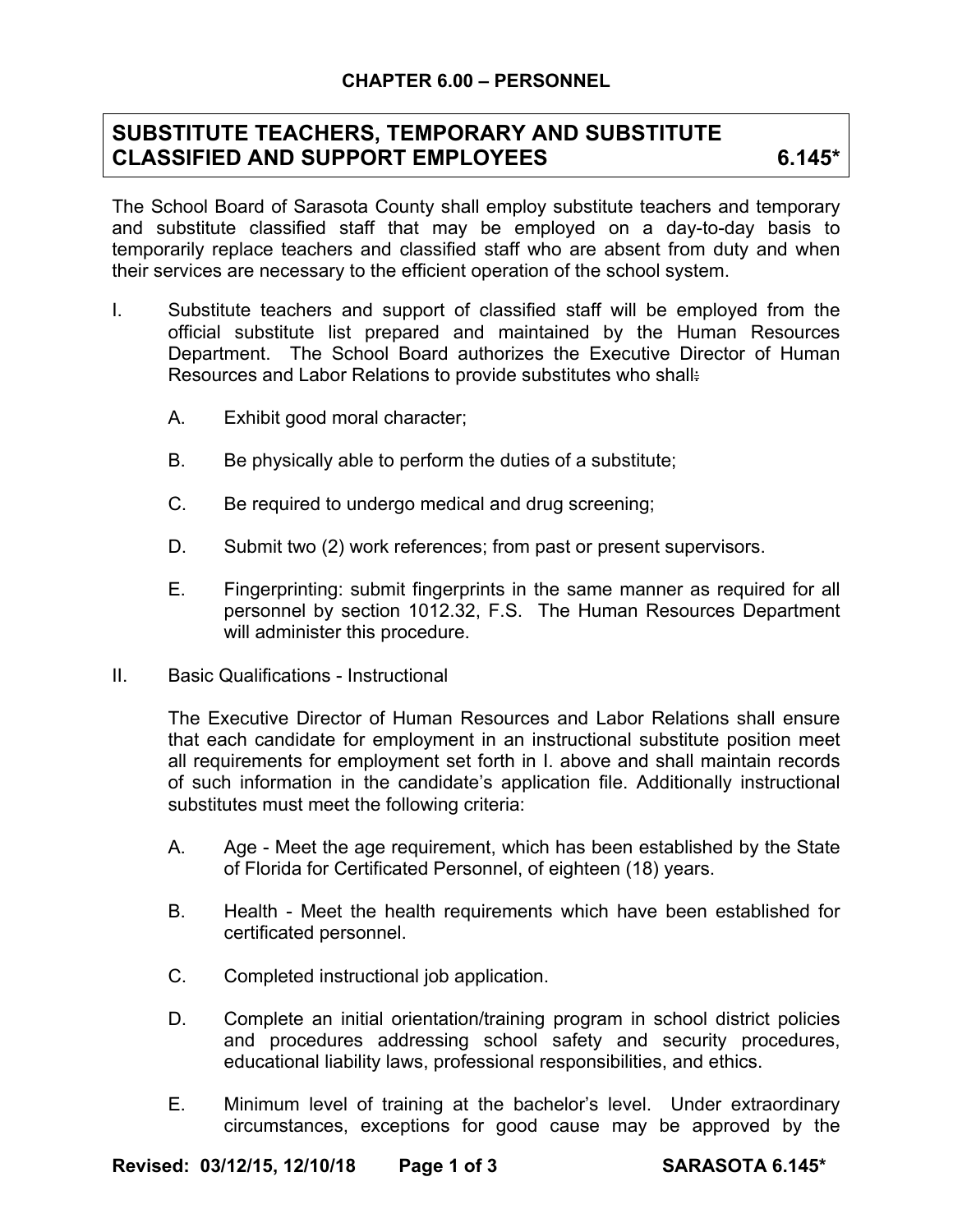## **CHAPTER 6.00 – PERSONNEL**

Executive Director of Human Resources and Labor Relations or his/her designee for persons with a minimum of sixty (60) hours of university credit.

- F. Teaching Experience.
	- 1. Submit documentation (*i.e.,* a contract, evaluation, or employment verification) verifying the applicant possessed a valid teaching certificate and taught in a U.S. public or private school within the preceding five (5) years from date of application or
	- 2. Complete the District's Substitute Endorsement Program.
- III. The applicant for classified or support substitute position must meet the following requirements:
	- A. Health Meet the health requirements which have been established for classified personnel.
	- B. References Provide two (2) satisfactory, written references from former employers and/or supervisors.
	- C. Submit completed employment application with all required information to the Human Resources Department.
- IV. Initial Certificate for Instructional Substitutes A Sarasota County substitute teaching certificate will be issued to those candidates meeting criteria in section II. The certificate issued will be for substitute teaching only and it will be issued for a five (5) year period. It will be effective July 1 of the school year issued and it will expire June 30, five (5) years hence.
- V. Certification Renewal The Sarasota County substitute teaching certificate may be renewed upon the candidate's submission of a notarized criminal history statement. The Human Resources Department will review the criminal history statement and authorize renewal of the certificate if the reviewer finds no serious criminal activity noted on the record.
- VI. Compensation
	- A. Substitute teachers and classified employees will be paid at hourly rates approved by the School Board.
	- B. Contracts for temporary employees for more than fifty thousand dollars (\$50,000) must be approved by the School Board prior to commitment.